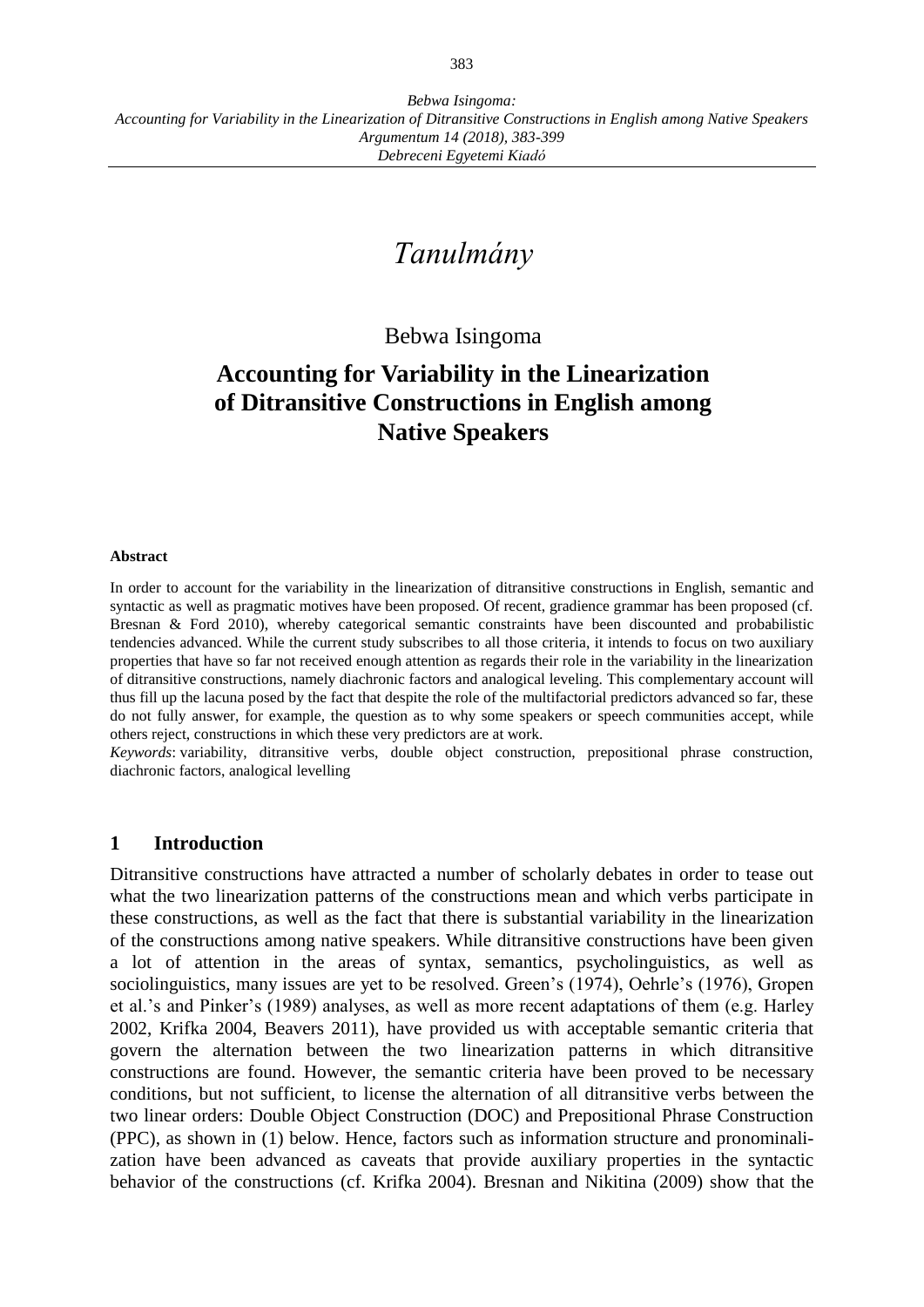semantic constraints that license the constructions should be viewed in terms of probabilistic tendencies and not strict categories, and this, among other factors, should provide answers to the question of variability in the linearization of the constructions. The present study aims at stressing the role of two additional factors which appear to shed more light on the variability in the linearization of the constructions, namely diachronic factors and analogical leveling. The study makes use of both synchronic and diachronic repositories, as well as native speaker grammaticality judgment.

The rest of the paper is structured as follows: Section 2 summarizes the semantic properties of ditransitive constructions, by profiling their event templates, as well as their categorial mapping into semantic subgroups, which govern their alternation between the two linear orders (cf. Beavers 2011). This section is followed by instances of linearization variability in Section 3, with examples drawn from corpora and other relevant sources, depicting departures from the semantic constraints outlined in the preceding section. Section 4 starts with a cursory view of the existing accounts on the prevalence of instances of linearization variability, where semantic constraints are seen as non-deterministic but rather probabilistic (cf. Brenan & Nikitina 2008). This is augmented with an analysis of two important factors that underlie linearization variability among speakers. The study finishes with concluding remarks in Section 5.

# **2 General observations on ditransitive constructions**

# *2.1 Generic semantic properties of ditransitive constructions*

Ditransitive constructions come in two linear orders, namely the Double Object Construction (DOC) and the Prepositional Phrase Construction (PPC), as shown in (1):

(1) (a) Peter sent Tom a book. (DOC) (b) Peter sent a book to Tom. (PPC)

Each linear order is said to have a different event structure semantics in the syntax of ditransitive verbs, with the DOC encoding 'caused possession', while the PPC encodes 'caused motion' (Pinker 1989, Beavers & Koontz-Garboden 2017). This semantic distinction is couched within the lexicalist approach, as propounded by Oehrle (1976), Pinker (1989), Krifka (2004), Beavers (2011), among others. The lexicalist approach not only underscores the fact that the semantics of ditransitive verbs has a bearing on their syntactic behavior, but also it puts a premium on the meaning differences (though sometimes subtle) between the two linear orders. Thus, the event template of ditransitive verbs is embedded in two types of event type semantics (cf. Pinker 1989, Harley 2002, Krifka 2004, Beavers 2011, Beavers & Koontz-Garboden 2017), as shown in (2).

(2) (a) **X** causes **Y** to have **Z** (b) **X** causes **Z** to go to **Y**

(2a) is associated with possessive semantics, while (2b) is associated with allative semantics. Typically, (2a) underlies the sentence in (1a) and (2b) underlies the sentence in (1b).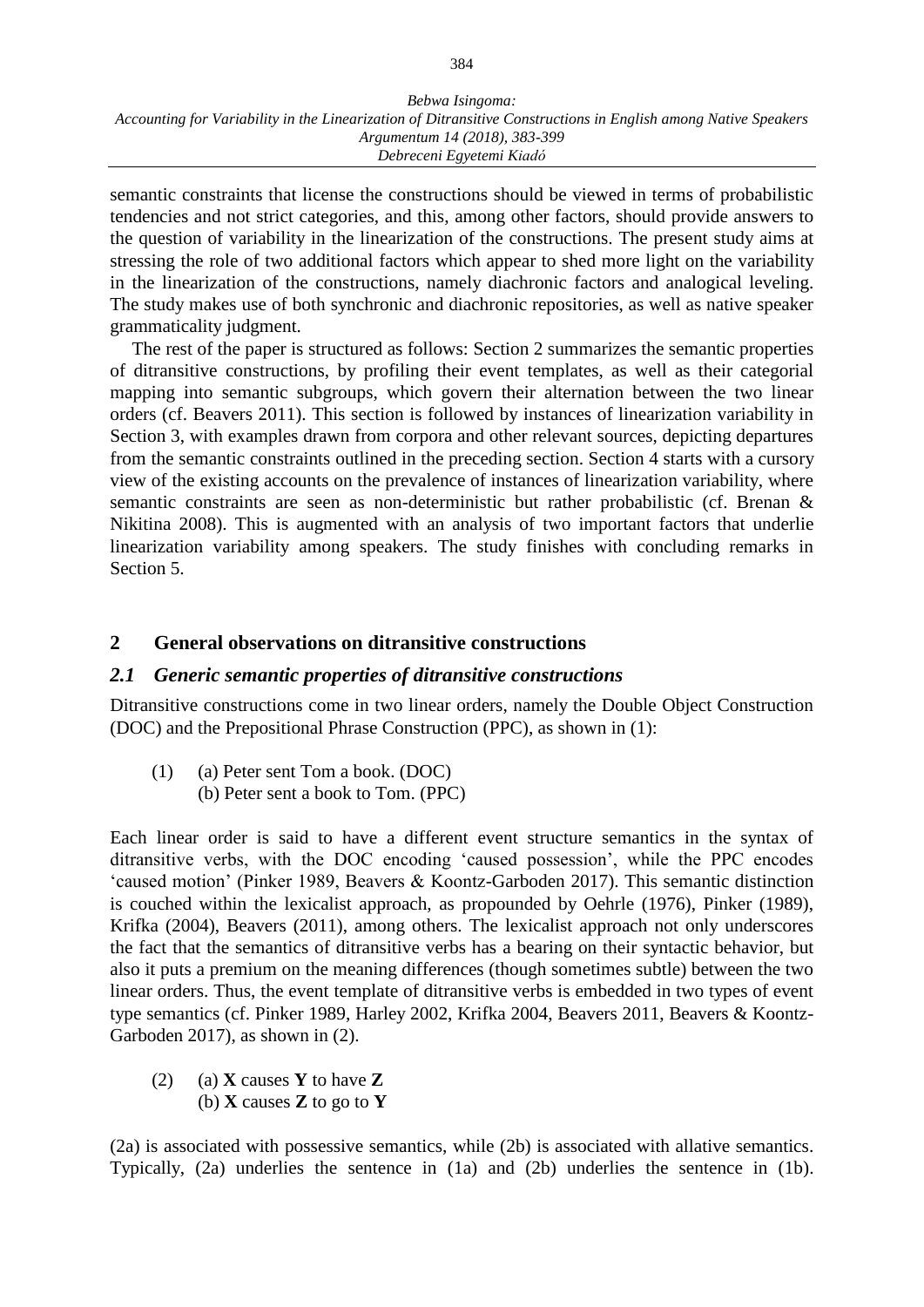However, we should note that some lexicalists have different views as regards the event structure semantics in (2). For example, Rappaport-Hovav & Levin (2008: 129ff.) argue that (2b) is only possible with verbs that are fundamentally spatial (e.g. *send, kick, take*, etc.), while prototypical ditransitive verbs such as *give, offer, lend*, etc. only encode 'caused possession' in both linear orders (see also Levin 2015). Nevertheless, even though this study is not intended to engage in this debate, following e.g. Pinker (1989), Krifka (2004), Beavers & Koontz-Garboden (2017), we will, for the current purpose, maintain the 'localist' approach for the PPC for all ditransitive verbs, irrespective of whether they are fundamentally spatial or not, as the conceptual salience of caused motion is present by virtue of the presence of the preposition *to*, which prototypically encodes allative semantics. Note also that there are several other approaches to ditransitive constructions, one of which is the transformationist account, which treats the sentences in (1) as derivationally-related syntactic structures with no clear-cut semantic differences (cf. Emonds & Whitney 2006).

The examples in (1) and the schemata in (2) involve ditransitive verbs known as goal verbs (e.g. *send, throw, kick*), with an argument structure that requires an agent, a theme and a recipient. There are also ditransitive verbs which encode benefaction (e.g. *cook, bake, prepare*) and therefore involve an argument structure that requires an agent, a patient and a beneficiary (3). Following Pinker (1989: 113), I present their general event structure in (4) below (but see (5) for categorial specifications):

- (3) (a) Peter cooked Tom a meal. (DOC) (b) Peter cooked a meal for Tom. (PPC)
	- (c) Peter opened the door for Tom. (PPC)
- (4) **X** acts on **Z** for the benefit of **Y** and then causes **Y** to have **Z**.

Remarkably, van Valin & LaPolla (1997: 383f.) propose three types of benefaction: 'recipient benefaction', 'deputative benefaction' and 'plain benefaction' (cf. also Kittilä 2010: 248, Smith 2010: 72). 'Recipient benefaction' refers to a situation where the beneficiary is also the recipient, typically realized as a DOC in English (e.g. (3a)), but it is also available as one of the readings of the *for-*PPC sentences like (3b). 'Deputative benefaction', i.e. the second reading in (3b), consists of the agentive argument performing the action encoded by the verb so that the beneficiary does not have to perform the action. 'Plain benefaction' refers to cases in which the beneficiary derives a psychological effect such as amusement and enjoyment, or just derives other types of benefit, e.g. (3c). Since there are different types of benefaction, (4) serves only as a general semantic representation, which should be adjusted for each type (5). In addition, the semantic schema for 'recipient benefaction' may be modified depending on the idiosyncratic semantic properties of the verbs involved, i.e. 'verbs of creation' (6a) vs. 'verbs of obtaining' (6b) (see (7) below for the different semantic classes): $<sup>1</sup>$ </sup>

| (5) | (a) recipient benefaction:  | $X$ acts on $Z$ for the benefit of $Y$ and causes                            |  |  |  |  |  |  |
|-----|-----------------------------|------------------------------------------------------------------------------|--|--|--|--|--|--|
|     |                             | <b>Y</b> to have <b>Z</b>                                                    |  |  |  |  |  |  |
|     |                             | (b) deputative benefaction: $X$ acts on $Z$ for the benefit of $Y$ so that Y |  |  |  |  |  |  |
|     | does not have to act on $Z$ |                                                                              |  |  |  |  |  |  |

<sup>1</sup> Schemata modeled on Pinker (1989: 113f.) and Van Valin & LaPolla (1997: 383f.).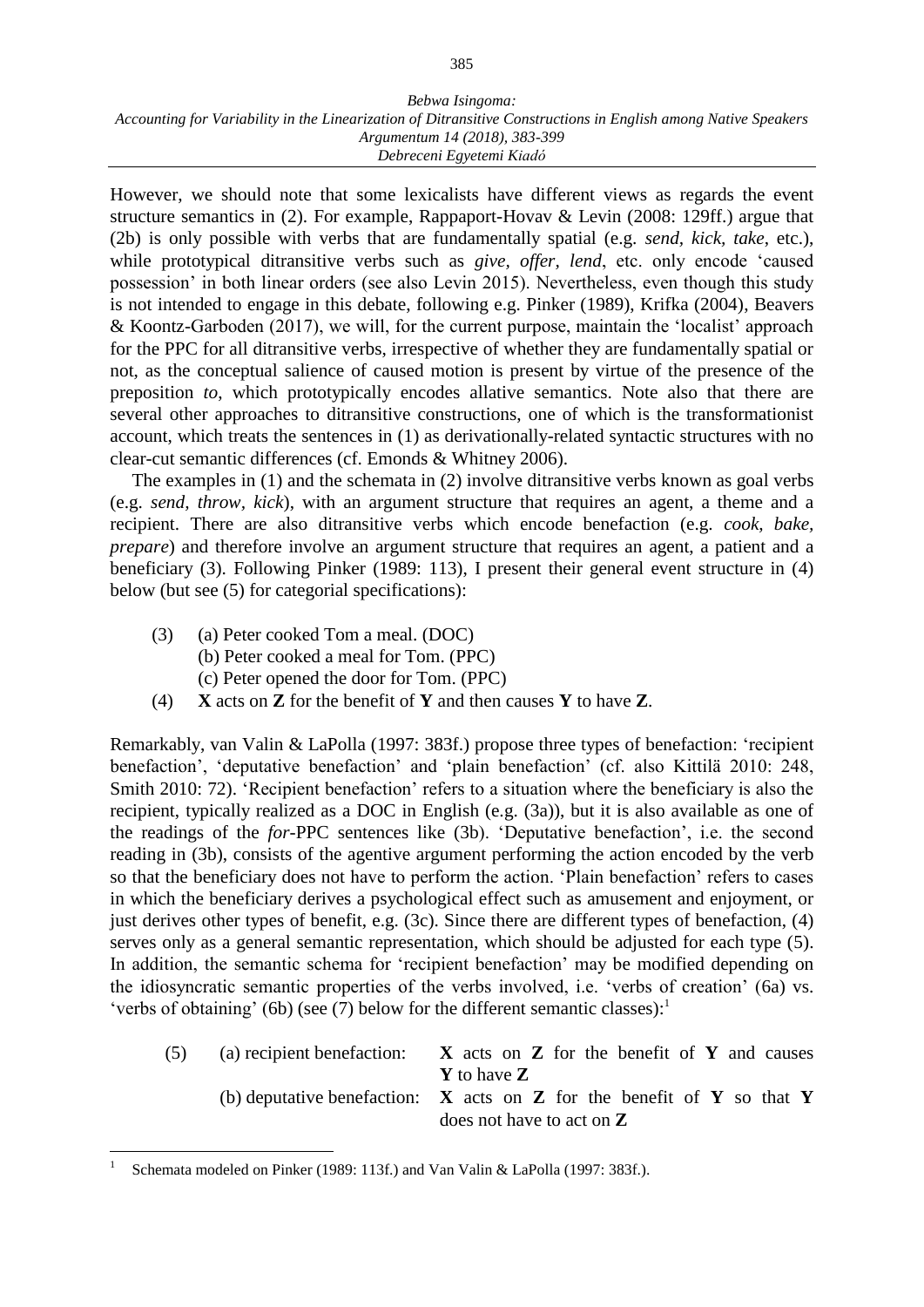|     |  | (c) plain benefaction:                                                    | $X$ acts on $Z$ for the benefit of $Y$ so that $Y$ can |  |  |  |  |  |  |  |
|-----|--|---------------------------------------------------------------------------|--------------------------------------------------------|--|--|--|--|--|--|--|
|     |  |                                                                           | derive a psychological effect or other benefits.       |  |  |  |  |  |  |  |
| (6) |  | (a) $X$ causes $Z$ to come into existence for the benefit of $Y$ and then |                                                        |  |  |  |  |  |  |  |
|     |  | causes $Y$ to have $Z$                                                    |                                                        |  |  |  |  |  |  |  |

(b) **X** comes to 'possess' **Z** for **Y**'s benefit so that **Y** can have **Z**

# *2.2 Idiosyncratic semantic properties of ditransitive constructions*

Verbs that participate in the two linear orders have been further grouped into subclasses based on their idiosyncratic semantic properties as regards their semantic structures. This has a bearing on their syntactic behavior with respect to the alternation between the DOC and the PPC (cf., *inter alia*, Pinker 1989: 210ff., Gropen et al. 1989: 242ff., Beavers & Koontz-Garboden 2017: 71f.):

- (7) Semantic classes of English ditransitive verbs
	- (a) Verbs of giving: *give, pass, hand, sell, pay, lend, loan, serve, feed, rent…*
	- (b) Verbs of sending: *send, ship, mail, forward, post, slip, sneak…*
	- (c) Verbs of instantaneous causation of ballistic motion: *throw, toss, sling, kick…*
	- (d) Verbs of continuous causation of accompanied motion in some manner: *carry, pull, push, tow…*
	- (e) Verbs of continuous causation of accompanied motion in a deictically specified direction: *bring, take*
	- (f) Verbs of future having: *offer, promise, bequeath, leave, allocate*
	- (g) Verbs of future not having: *cost, spare, envy, begrudge, deny, fine…*
	- (h) Verbs of communication (there are four subgroups here)
		- (i) Verbs of transfer of a message: *tell, show, ask, teach, write, spin*…
		- (ii) Manner of speech verbs: *shout, murmur, whisper, bark, yap…*
		- (iii) Proposition verbs: *assert, state, mention, communicate, declare…*
		- (iv) Verbs of instrument of communication: *email, fax, telephone…*
	- (i) Verbs of creation: *bake, make, build, cook, sew, pour, wash, iron…*
	- (j) Verbs of obtaining: *get, buy, call, order, win, earn, fetch, procure…*
	- (k) Verbs of fulfilling: *entrust, furnish, provide, supply, reward, present*…

Accordingly, verbs that alternate between the DOC and the PPC are 'verbs of giving', 'verbs of sending', 'verbs of instantaneous causation of ballistic motion', verbs of continuous causation of accompanied motion in a deictically specified direction', 'verbs of future having',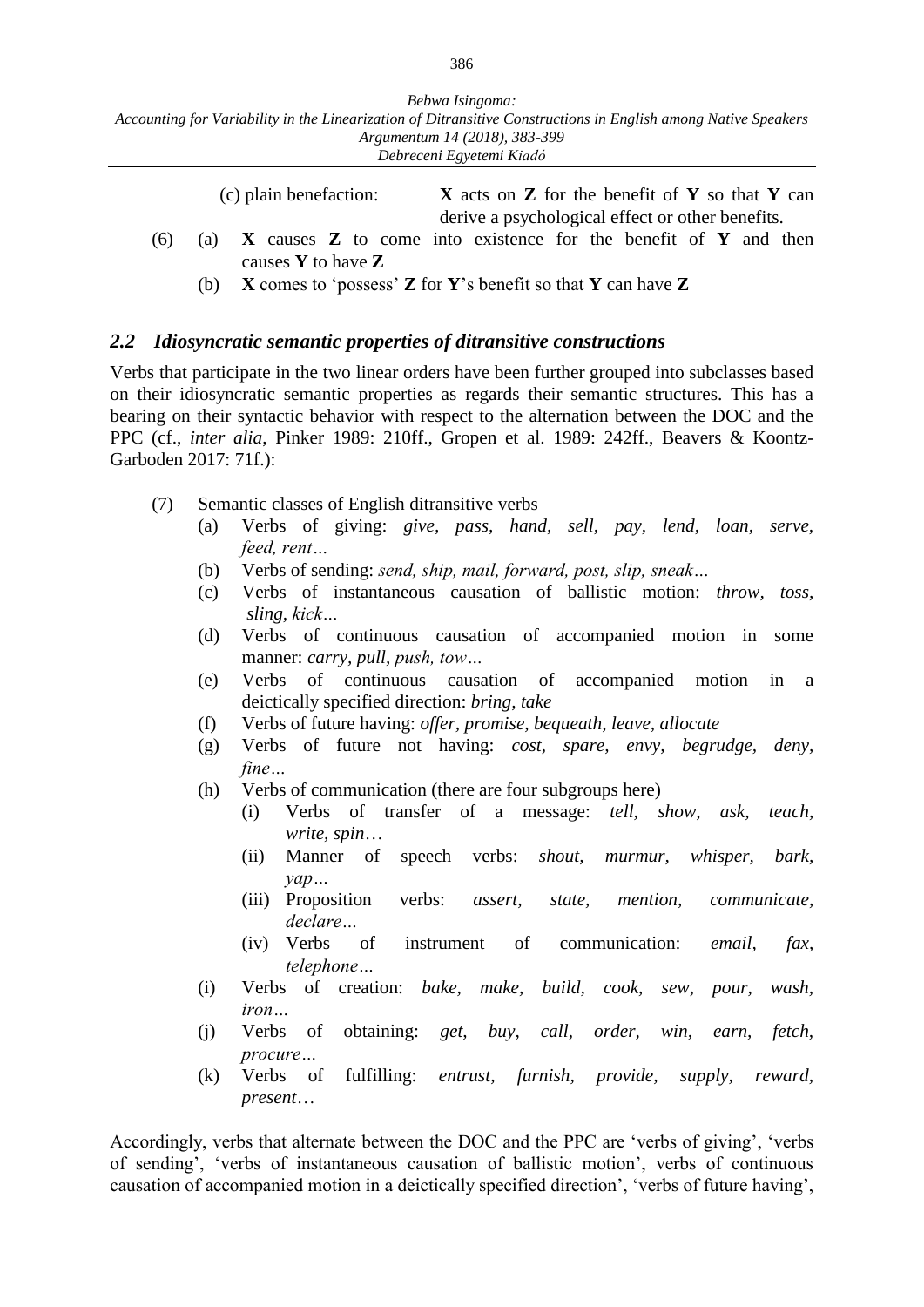some 'verbs of communication' (i.e. 'verbs of transfer of a message' and 'verbs of instrument of communication'), 'verbs of creation' and 'verbs of obtaining'. On the other hand, verbs that do not alternate are 'verbs of causation of accompanied motion in some manner' (they occur only in the PPC), 'verbs of future not having' (occur only in the DOC), some 'verbs of communication' (i.e. 'manner of speech verbs' and 'proposition verbs' – they only allow the PPC) and 'verbs of fulfilling' (which only allow a type of PPC that requires the use of *with*).

In addition to the above semantic constraints, there is a further constraint (which we can dub here 'the phonologico-semantic constraint') that states that for a Latinate verb to admit the DOC, it must belong to the class of 'verbs of future having' (e.g. *reserve*), or it must be a verb that has undergone native English phonological indigenization (i.e. a monosyllabic verb, or a verb with word-initial stress or one with second syllable stress, but beginning with the schwa), e.g. *post* (monosyllabic), *promise* (has initial stress), *assemble* (stress on the second syllable but begins with the schwa) (cf. Pinker 1989: 46, Oh 2006: 28).

# *2.3 The issue of exceptions*

While the above classifications provide a framework that governs how the verbs are used in the two linear orders, there are a number of exceptions that have been reported, i.e. situations in which a verb departs from a given semantic class in relation to the linear order allowed by the rest of the verbs in that class. For example, it is predicted that 'verbs of creation' alternate between the DOC and the PPC. However, verbs such as *coin, create, produce, organise, compute, construct, derive, fabricate, form, manufacture, style, recreate, invent, mint*, etc. do not admit the DOC, as shown in  $(8)$  (cf. Levin 1993: 49)<sup>2</sup>:

- (8) (a) \*He *coined* me a word.
	- (b) He *coined* a word *for* me.

One could contend that the above 'verbs of creation' are inadmissible in the DOC because they do not obey the 'phonologico-semantic constraint'. As can be seen, virtually all of them are Latinate, but *mint* is not Latinate and cannot alternate ((9a) vs. (9b)):

- (9) (a) Tom *minted* a word for the class.
	- (b) \*Tom *minted* the class a word.

There have been attempts to explicate why some semantic classes display such exceptions. Goldberg (1995: 134), for example, notes that the classification of verbs based on semantic classes does not necessarily preclude idiosyncrasies. She associates this phenomenon with what she calls 'token frequency', i.e. the number of times a particular lexical item is used in a given formal structure. In this study, we are looking at how many times a particular verb is used in a given linear order (i.e. the DOC or PPC)<sup>3</sup>. For example, we need to establish how

<sup>2</sup> It should be noted that Levin (1993: 49) shows that *mint* does not alternate, but she also lists it under verbs that alternate. Given that my BNC and COCA search did not return any examples in which *mint* is used in the DOC, coupled with the fact that Levin (1993: 49) provides no indication as to why it appears under both subclasses, I take her double listing as an error. The BNC and COCA search results suggest that the verb does not occur in the DOC and should belong to the group of verbs that do not alternate.

<sup>&</sup>lt;sup>3</sup> Also, see Albright (2009: 205).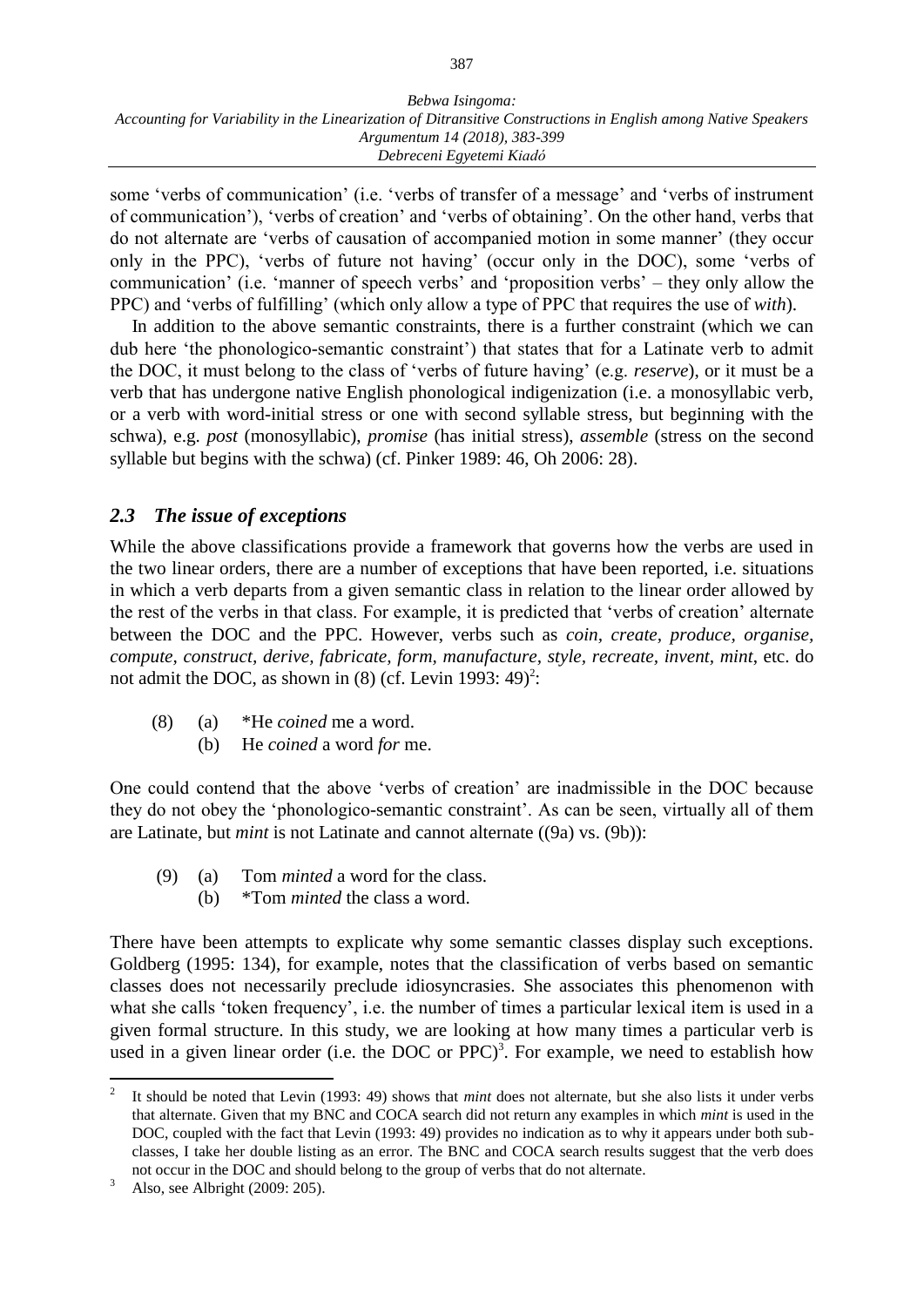often *compose* is used in the DOC. Fellbaum (2005: 224) states that the verb *compose* has been attested in the DOC. However, there is only one attested occurrence in the BNC and none in the COCA. Thus, the number of occurrences of *compose* in the DOC represents a 'token frequency,' which suggests that the classificatory constraints that govern its occurrence in the DOC should be upheld. A second aspect of frequency is 'type frequency', i.e. the number of different lexical items that are used in a given structure. That is, we need to establish how many different verbs are used in a given linear order<sup>4</sup>. If we consider, for example, the verb *cook*, which is a 'verb of creation', we need to find out how many 'verbs of creation' such as *cook* are used in the DOC. Since there is a substantial number of such verbs, it seems appropriate to posit a semantic class that groups them together, despite the existence of verbs such as *organize*, which do not occur in the DOC.

# **3 Variability in the linearization of ditransitive constructions**

Whereas there have been successful attempts to resolve the issue of exceptions (cf. Section 2.3 above), a number of counterexamples have been attested, where verbs that have been shown to preclude a given linear order are used in that very linear order by native speakers, as shown in (10):

- (10) (a) […] you take pride in *giving a headache to your visitors* with a flashing background. (Bresnan & Nikitina 2003: 9, 2009: 167)
	- (b) He did so thinking it would *cost nothing to the government.*
		- (Bresnan & Nikitina 2003: 11, 2009: 168)
	- (c) This is the only country in Europe to *deny cancer screening to its citizens.* (LDOCE – Online)<sup>5</sup>
	- (d) Here, I'm gonna *whisper you something*[… ] (BNC)
	- (e) I still can't forget […] came forward and *whispered me the answer***.** (Bresnan & Nikitina 2003: 8, 2009: 166)
	- (f) I have written to Sylvia asking her to *choose me a coat*. (Fellbaum 2005: 222)
	- (g) Please *select me a good singer* for about […]. (Fellbaum 2005: 222)
	- (h) SA has *obtained his clients recognition* all over the world. (Fellbaum 2005: 224)
	- (i) We should *provide them ham and stuff* […] (BNC)
	- (j) Not only did the past *furnish them fodder* for their ancestral tales, it also gave them something to meditate upon. (COCA)

If we were to follow the semantic and thus classificatory constraints discussed in Section 2, all the sentences in (10) would be illicit. (10a) flouts the event type semantics of the PPC, i.e. 'the headache' cannot be transferred from one location to another location (Bresnan & Nikitina

<sup>&</sup>lt;sup>4</sup> Also, see Albright (2009: 205).<br><sup>5</sup> LDOCE: Longman Dictionary

<sup>5</sup> LDOCE: Longman Dictionary of Contemporary English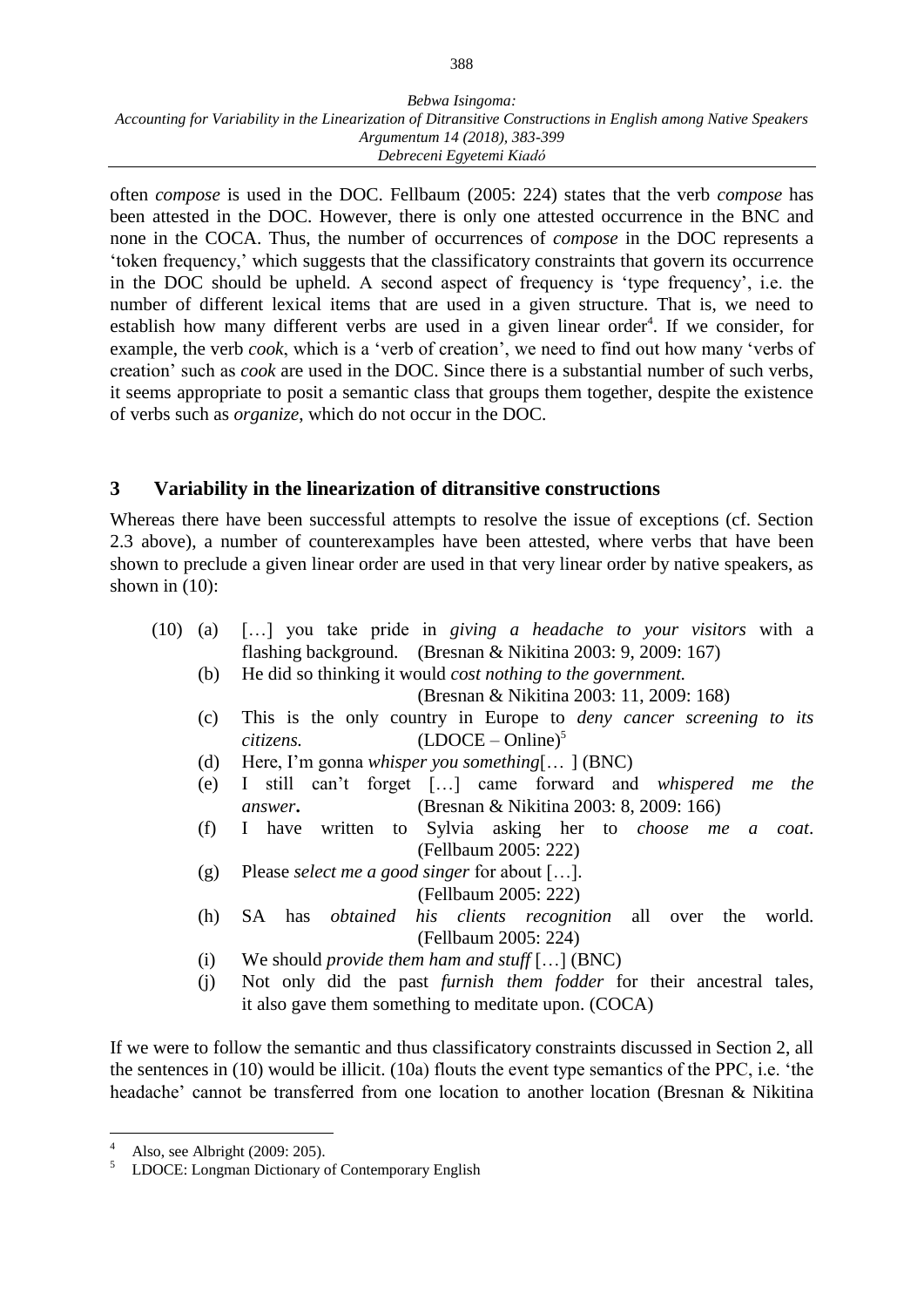2009: 164). (10b) and (10c) violate the semantic constraint on 'verbs of future not having', which preclude PPCs (Emonds & Whitney 2006: 82), while (10d) and (10e) involve a 'verb of manner of communication', which is not supposed to figure in the DOC (Pinker 1989: 112). *Choose* and *select* in (10f) and (10g) are 'verbs of choosing' (a subset of 'verbs of obtaining' that do not allow alternation); hence, they supposedly preclude the DOC (Pinker 1989: 114, Gropen et al. 1989: 224). (10h) belongs to the non-alternating (PPC only) batch of 'verbs of obtaining.' Sentences in (10i) and (10j) involve 'verbs of fulfilling' which, according to Pinker (1989: 216) and Beavers (2011: 7), are only acceptable in the PPC (i.e. *with-*PPC).

The LDOCE (2005: 1320), in agreement with Pinker (1989) and Beavers (2011), among others, also prescribes that *provide* (a 'verb of fulfilling') cannot be used in the *to-*PPC (11a). According to the LDOCE (2005: 1320), instead of using the *to-*PPC (where the recipient comes after the theme), one should use the *for*-PPC alternative (11b). Since the construction type in (11a) is attested in both the BNC and COCA (12), it may be plausible to consider it acceptable (at least by some native speakers). In fact, Postal (2010: 86), Huddleston (2002: 312) and Levin (1993: 47) state that *provide* can be used in the *to-*PPC. While the LDOCE (2005: 1320) suggests the use of (11b) in lieu of (11a), there seems to be a difference in meaning between the two: (11b) means that there was not enough paper to go round. Conversely, the *to-*PPC (for those who accept it) seems to mean that though there was enough paper to go round, it happened that while some people were given enough paper, for some reason, not everyone was given enough. Very relevantly, De Clerck, Delorge & Simon-Vandenbergen (2011: 378) argue that 'the two patterns [*for-*PPC and *to-*PPC involving the verb *provide*] are not interchangeable without altering the meaning [my square brackets]':

- (11) (a) \*They did not *provide* enough paper *to* everyone.
	- (b) They did not *provide* enough paper *for* everyone.
	- (c) They did not *provide* everyone *with* enough paper.

(LDOCE 2005: 1320)

The BNC and COCA have a considerable number of examples (i.e. over 400) in which *provide* is used in the *to-*PPC, contra the LDOCE (2005: 1320). Some examples are provided in (12):

- (12) (a) Similarly, the course should be structured to *provide information to students* at the time that they need it[…] (COCA)
	- (b) They do not *provide information to the public* about their plans, or the possible damage. (COCA)
	- (c) […]it will *provide assistance to members* travelling in search […] (BNC)

Interestingly, the latest edition of the LDOCE (online) no longer has the prescription in (11); it has only maintained the prescription that prohibits the use of *provide* in the DOC, as shown in (13a). The  $4<sup>th</sup>$  Edition (i.e. LDOCE 2005) has this prescription too, with the sentence in (13b).

(13) (a) \*We provide *parents information*. (LDOCE - Online) (b) \*He *provided me everything I needed*. (LDOCE 2005: 1320)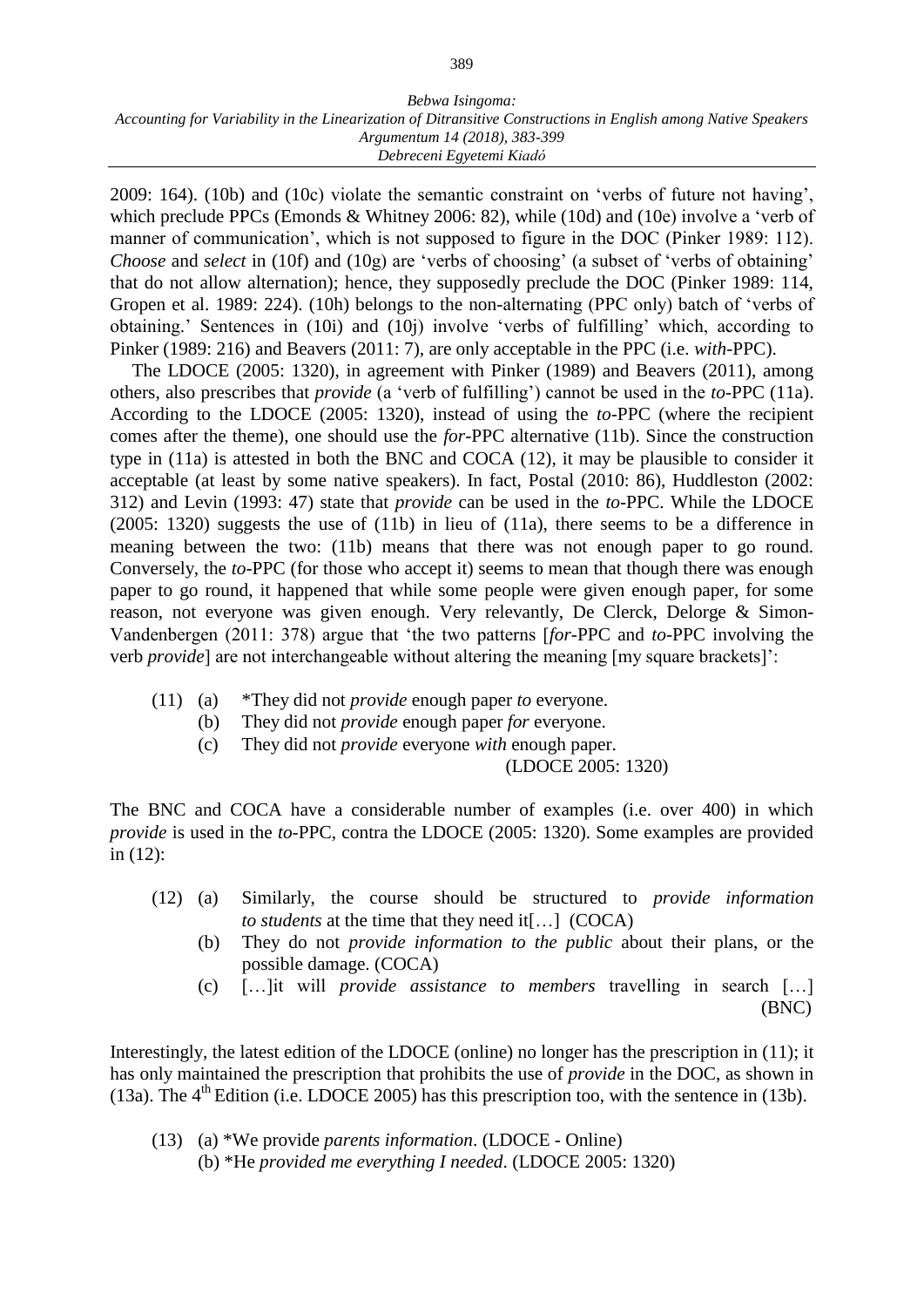However, the LDOCE (online) does not explicitly indicate that *provide* can now be used in the *to-PPC*, as opposed to the Oxford Advanced Learner's Dictionary (OALD), 10<sup>th</sup> Edition, which gives three options, i.e. *provide somebody with something, provide something for somebody* and *provide something to somebody*. The OALD gives the following example (14).

(14) The charity aims to *provide assistance to people in need.* (OALD)

Thus, one can surmise that for the LDOCE, using *provide* in the PPC is still not an acceptable option, despite the retraction of the prescription presented in its  $4<sup>th</sup>$  edition.

We should also note that some researchers have dismissed the strength and authenticity of counterexamples. Lüpke (2005: 50, fn. 24), for example, argues that the counterexamples provided by Bresnan & Nikitina (2003) (e.g. (10a) and (10b)) were mainly drawn from web documents. Hence, it is not possible to verify whether they were authored by native speakers. Similarly, Colleman & De Clerck (2011: 197) state that

while a few examples of 'whisper' with double object syntax can be found on the Internet [...], this structural pattern is – very relevantly – *not* attested in the 100 million word British National Corpus (on a total of 2,976 *whisper* clauses).

However, it is rather difficult to adopt Lüpke's (2005: 50) and Colleman & De Clerck's (2011: 197) arguments given that there is some evidence to the contrary. Many counterexamples do come from native speakers, since they are attested in the BNC and COCA.<sup>6</sup> This suggests that at least some of the counterexamples presented by Bresnan  $\&$ Nikitina (2003, 2009) were authored by native speakers (compare (10d) and (10e)). In addition, Colleman & De Clerck's (2011: 197) statement that there is *no evidence* in the BNC of the use of *whisper* in the DOC is too strong, since my search in the BNC returned the example in (10d). More importantly, there is further evidence that the reported counterexamples are generally from native speakers. This evidence is contained in Green's (1974: 78ff.) use of *carry, whisper* and *shout* in the DOC and Joan Beal's (p.c.) confirmation that *whisper* can be used in the DOC. Thus, it is now clear that the existence of counterexamples cannot be dismissed altogether, although in some cases numerical considerations can be used to weigh the significance of such counterexamples in relation to alternation patterns.

These counterexamples (and many others) suggest that in addition to the semantic constraints that govern the use of the verbs under consideration in the DOC and the PPC, there are additional linguistic phenomena that interact with them (cf. Bresnan & Nikitina 2009, Fellbaum 2005). As Gropen et al. (1989: 251) put it, this does not mean that the semantic constraints are redundant. Rather, it means that other factors must be taken into account as well (see also Levin 2015).

<sup>6</sup> I assume that the strings in the BNC and COCA are produced by native speakers, since it is stated that one of the uses of the corpora is to find out 'how native speakers actually speak and write' (http://corpus.byu.edu/).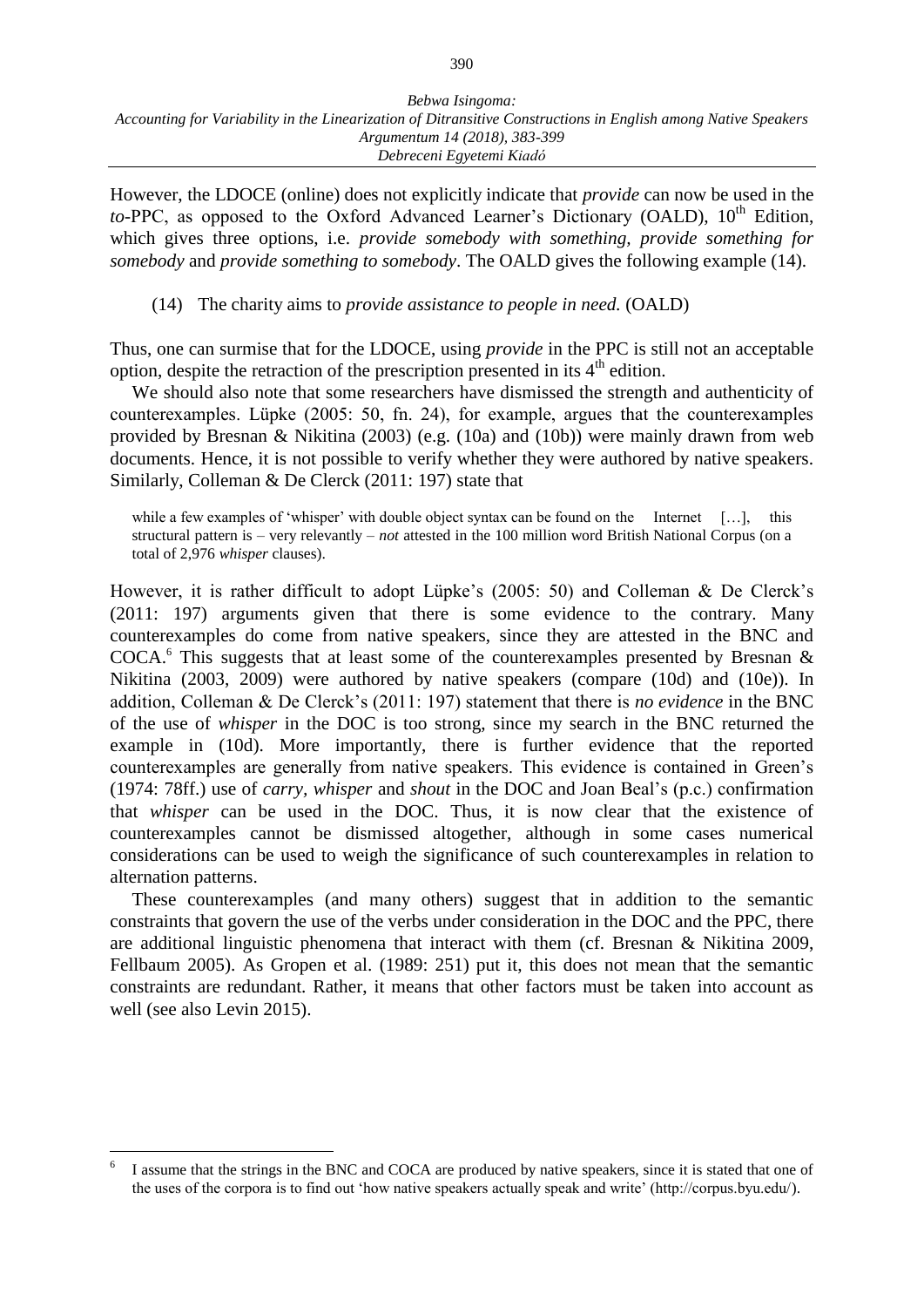# **4 Accounting for linearization variability**

### *4.1 A cursory view of existing accounts*

Bresnan & Nikitina (2009) account for these counterexamples in terms of probabilistic tendencies and not strict categories. In their 2003 article, they state that these counterexamples are not grammatical impossibilities, but rather they are just improbable. Hence, they advance the notion of gradience, whereby there is a tendency of preference for one linear order over the other. However, this preference does not rule out the use of the dispreferred linear order altogether. Krifka (2004: 13) is also of the same view when he states that a given linear order can be strongly preferred over the other. Both Bresnan & Nikitina (2003) and Krifka (2004), as well as Bresnan & Nikitina (2009), emphasize pragmatic reasons (i.e. information packaging) in motivating the occurrence of counterexamples. This means that pragmatic motivations can sometimes override (but do not invalidate) semantic constraints. This, for example, justifies the generally acceptable use of *deny* in the PPC in (15a), over the expected DOC (cf. Emonds & Whitney 2006: 82) in (15b):

- (15) (a) This is the only country in Europe to *deny cancer screening to its citizens.* (LDOCE)
	- (b) This is the only country in Europe to *deny its citizens cancer screening*.

If we adopt Emonds & Whitney's (2006: 82) stand that *deny* is a verb that does not allow the PPC, then its use in the PPC in (15a) can be said to be pragmatically conditioned, with the NP inside the PP being new material that requires end-focus. We would thus adopt Bresnan & Nikitina's (2003) gradience grammar as a way of accounting for the use of (15a), since the preferred linear order is (15b). Other factors such as animacy and pronominalization have been advanced as triggering linearization variability (cf. Krifka 2004, Bresnan & Ford 2010), and these have been cited as caveats that do not necessarily invalidate the semantic criteria for alternation (cf. Krifka 2004).

# *4.2 Complementary account on linearization variability*

The available accounts of the role of pragmatics (as well as animacy and pronominalization) in motivating linearization variability are quite convincing. However, it is prudent to state that there are other factors that work in tandem with the mainly pragmatic factors seen above. Speakers produce the 'deviant' strings to achieve their pragmatic goals, because they are intuitively aware that the sentences are grammatical. For example, while the sentences in (16) are acceptable by some speakers, other speakers judge them ungrammatical, irrespective of the pragmatic conditioning. For such speakers, even animacy or pronominalization factors cannot salvage the situation. As already mentioned above, (11a) is incorrect to the LDOCE (2005: 1320); likewise, (16c) is ungrammatical according to the LDOCE (2005: 1320), despite the numerous entries of such constructions in the COCA. Moreover, not only the OALD, but also Postal (2010: 86), Huddleston (2002: 312) and Levin (1993: 47) recognize the grammaticality of constructions of the type in (11a) and (12). We, therefore, need to establish factors that make the 'deviant' strings grammatical possibilities for speakers who accept them: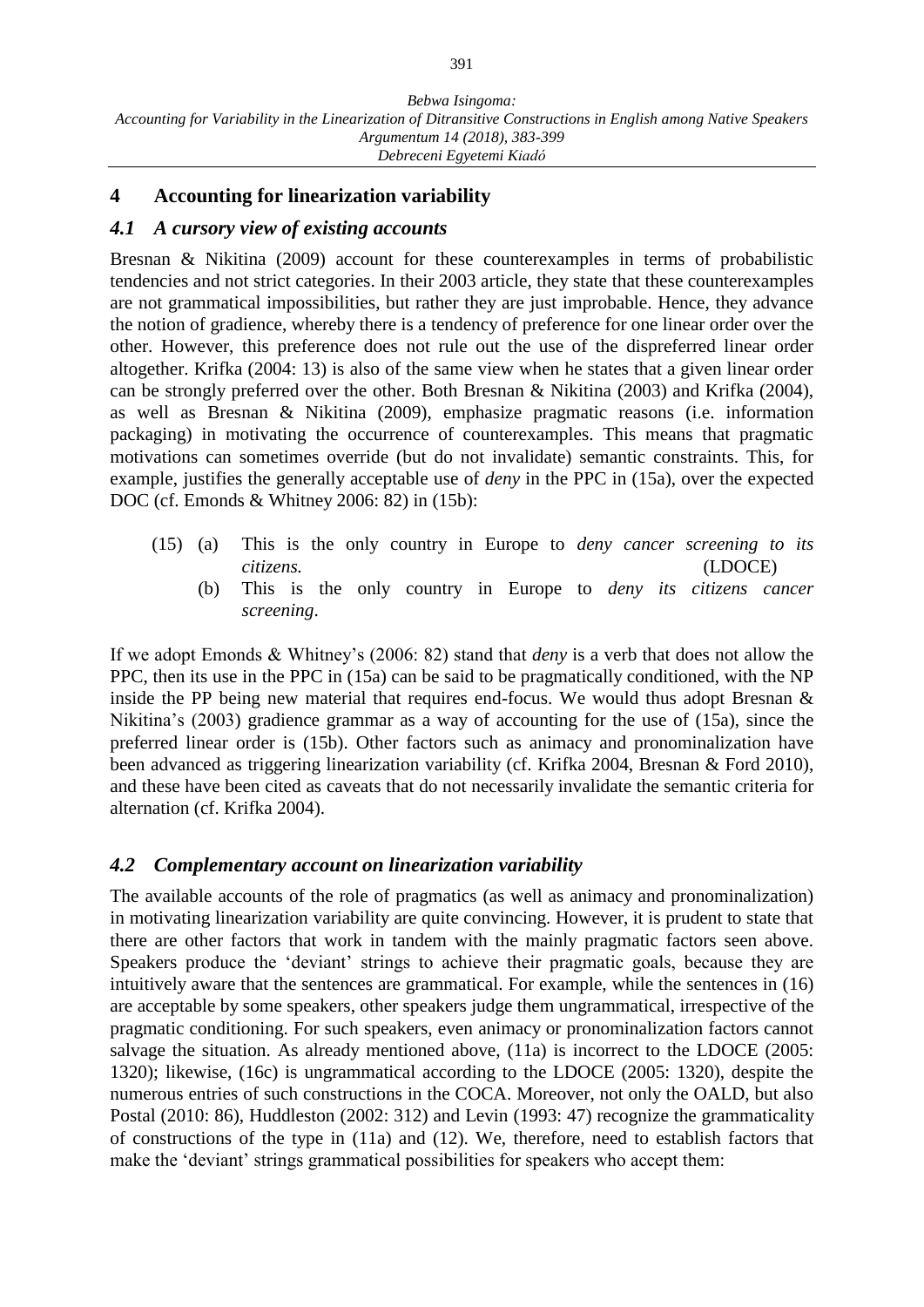- (16) (a) We should *provide them ham and stuff* […] (BNC)
	- (b) […] They did not *provide me crutches or a wheelchair* […] (COCA]
	- (c) He *provided me everything I needed.* (LDOCE 2005: 1320)

In the following section, I propose two such motivating factors, namely: diachronic factors and analogical leveling. These factors may be active either together or individually.

# *4.2.1 Diachronic factors*

McFadden (2002: 108) and Visser (1963: 624) point out that the PPC was introduced in English in early Middle English (or probably the later stages of Old English). According to Wolk, Bresnan, Rosenbach & Szmrecsanyi (2013: 385), this came about due to the loss of case and therefore as "a means to avoid ambiguity, although there are alternative explanations, such as language contact with French…" (see also Visser 1963). This means that, prior to that, only the DOC ordering was available (but the order of objects was still variable due to case marking). Even after the emergence of the PPC, the use of ditransitive verbs in the DOC was less constrained than it is in present-day English (Pinker 1989: 116, Colleman & De Clerck 2011: 188ff.). According to Colleman & De Clerck (2011: 188ff.), this trend continued up to the 18<sup>th</sup> century. For example, verbs such as *open, inform* and *rob*, which are generally no longer used in the DOC in contemporary English, used to occur in the DOC (17) in the earlier stages of English:

- (17) (a) Bring ye […] if I will not *open you the windows of heaven*, and […] (The Bible [King James Version]: Malachi 3: 10)
	- (b) […]she could imagine were able to *inform her anything* concerning him. (Haywood: 1744) (from Colleman & De Clerck 2011: 198)
	- (c) Geres nor Jone, nor all the Gods aboue, shall *rob me this rich Purchase.* (Heywood: 1613) (from Visser 1963: 635 and Colleman & De Clerck 2011: 200)

As can be seen from these examples, the period in which the above verbs were still usable in the DOC stretches up to as late as 1744 (17b). This factor may account for the continued 'sporadic' occurrence of verbs such as *whisper* in the DOC. In fact, there are several examples involving *whisper* and *provide* in the DOC (18) that date up to as late as the  $19<sup>th</sup>$  century:

- (18) (a) His Fathers Ghost too *whisper'd him one Note*, That who does cut his Purse will cut his Throat. (1689, OED)
	- (b) At her departure she took occasion *to whisper me her opinion of the widow*, whom she called a pretty idiot. (Fielding, 1749)

(from Colleman & De Clerck 2011: 198)

- (c) Nature seemed to *whisper me the folly of learning words instead of ideas*. (1832, OED)
- (d) *Provide me ynke and paper*, and I will write. (1581, OED)
- (e) The contractors…do honestly *provide the convicts the rations prescribed by the Government*. (1898, OED)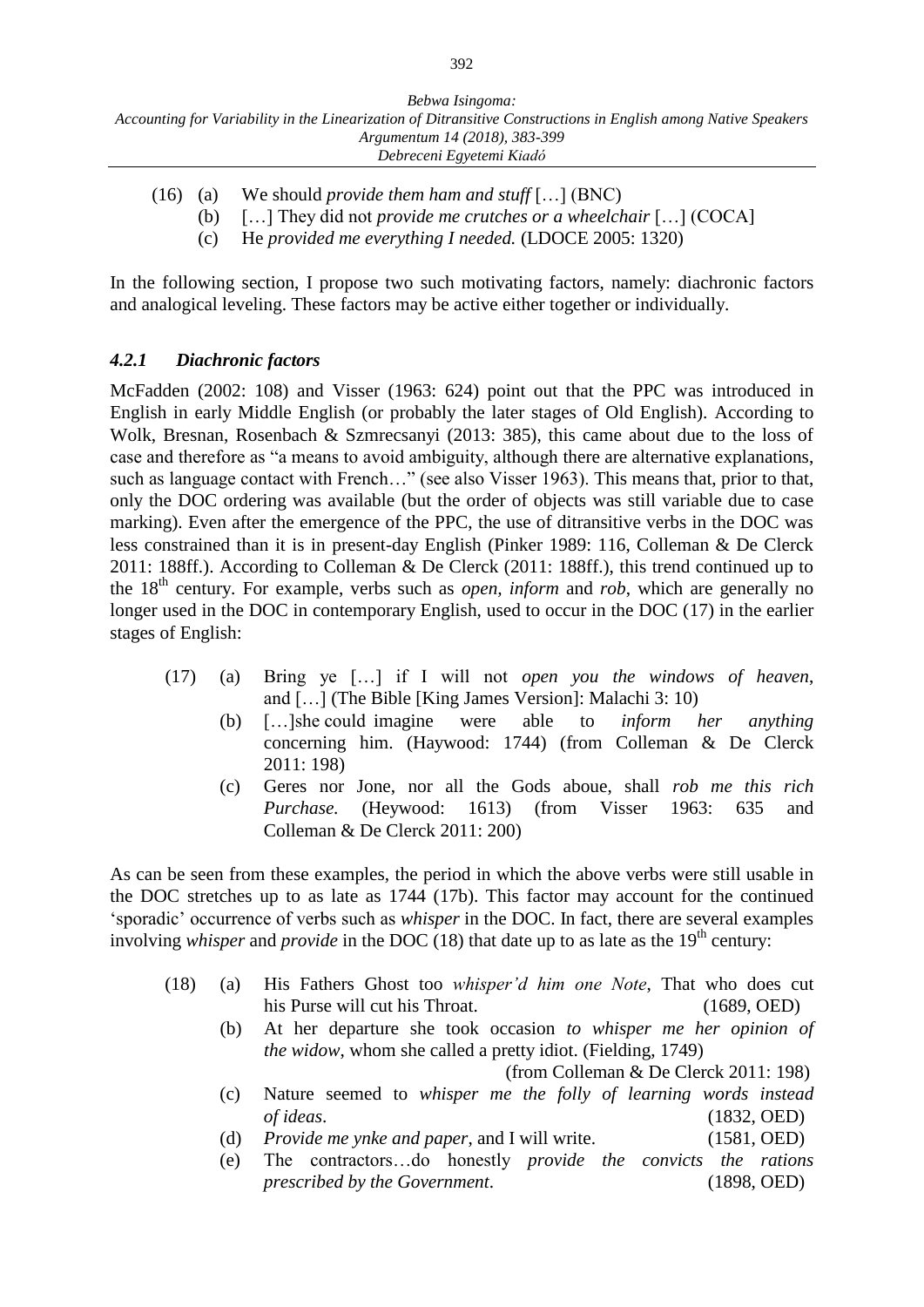If *whisper* and *provide* could still be used in the DOC as 'recently' as the 19<sup>th</sup> century (cf. (18c  $\&$  e)), it is likely that such a usage has not yet faded away completely, hence its continued usage by some speakers to date. Apart from *whisper* and *provide*, the verb *carry* has also been reported as a verb that freely allowed the DOC up to the  $18<sup>th</sup>$  century (Colleman & De Clerck 2011: 206). Thus, it can also be conjectured that its usage by some native speakers in presentday English is a vestige of what used to be more or less the norm three centuries ago. Henry (2002: 271) states that

[...]in periods of language change, the general picture is of alternating forms persisting over a period, followed by the use of the new form, rather than abrupt adoption of a new form.

In relation to the issue under discussion, Henry's (2002: 271) statement prompts two observations: first, the continued use of the above verbs in the DOC stems from the fact that the complete adoption of the PPC is a gradual process. Second, whereas the DOC involving the above verbs has persisted (alternating with the PPC), it may eventually disappear, leaving the new form (PPC) as the only linear order. However, given that there are other factors at play, its disappearance may not come to pass.

We can thus posit that when the requirements of information structure dictate the use of the DOC (instead of the canonical PPC in contemporary English) involving such verbs, what the speaker does is appeal to a linear order that has been grammatically acceptable in English (although its use in contemporary English can be said to be rare). The speaker must first intuit that the structure he/she is using is grammatical so as to satisfy his/her pragmatic goals. It is not uncommon for given speech communities to use archaic or obsolete forms, yet such forms cannot be used elsewhere. For example, whereas the second person singular personal pronoun *thou* (as well as its accusative and genitive forms *thee, thy/thine*) has disappeared in most varieties of English (save in older literary and religious texts), it is still used in some dialects (Algeo 2010: 178). Hence, speech communities which use *whisper, provide*, etc. in the DOC may have actually preserved the old linearization of ditransitive constructions. This means that some dialects are conservative insofar as they preserve the norm of an earlier stage of a language, e.g. the aforementioned case of *open* admitting the DOC (17a) and the use of *thou, thee, thy/thine* (see Perek 2015: 175ff. on conservativeness in the linearization of ditransitive verbs). Beal (2004: 135) reports that *open* can still be used in the DOC in Yorkshire English (19). Similarly, Gropen et al. (1989: 245) conjecture that there could be dialects in which *whisper* is acceptable in the DOC (20a). In addition, Green (1974: 89) not only affirms that *whisper* can be used in the DOC (20c), but she also adds to the list verbs such as *carry* and *shout*:

|  | $(19)$ Open me t' door. | (Beal 2004: 135) |
|--|-------------------------|------------------|
|--|-------------------------|------------------|

- (20) (a) John *whispered him a story*. (Gropen et al. 1989: 245)
	- (b) […] Morant had held her for a long while and kissed her and *whispered her goodbyes*, Laney died in her own bed. She had recently turned 92. (COCA)
	- (c) I *whispered her a word of encouragement*. (Green 1974: 89)

The fact that other native speakers (and researchers) such as Pinker (1989) and Beavers (2011) insist that the use of *whisper* in (20) is not acceptable suggests that there is a dialectal divide,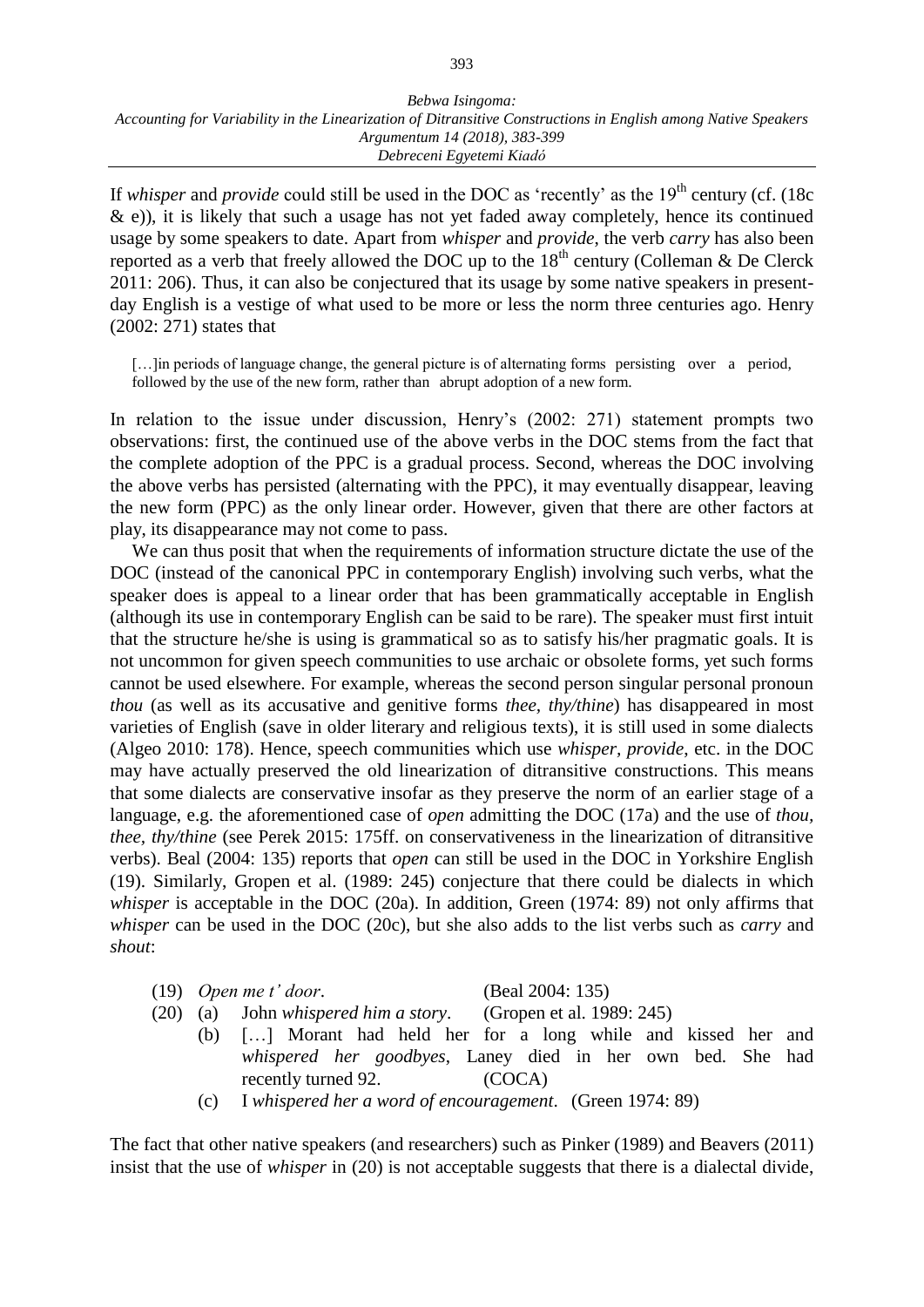which might be a result of diachronic factors. Although all the cases in (19) and (20) display pronominality in their recipient arguments, the sentences are not acceptable by all native speakers of English. As has already been stated, (19) is only acceptable in Yorkshire English, while the sentences in (20) are not grammatical to Gropen et al. (1989), Pinker (1989), Beavers (2011). Similarly, the sentences in (21) are only felicitous among certain native speakers:

### (21) (a) […] *Steal me a mink*, would you? (BNC) (b) I'll *present him the book*.

Baker (1992: 42) suggests that (21a) is dialectal. Although I have not found any evidence about the use of *present* in the DOC (as in (21b)) in the BNC or COCA, I had the opportunity to hear one of my American professors use this structure repeatedly. When I contacted her, she intuited that it was natural for her to use it in the DOC. Moreover, Mukherjee & Hoffman (2006: 158, fn. 7) report that the use of *present* in the DOC is acceptable in American English, an observation shared by Postal (2010: 88) and De Clerck, Delorge & Simon-Vandenbergen  $(2011: 366)$ . In fact, the COHA has numerous examples of this use.<sup>7</sup> Postal  $(2010: 88)$  also reports on the acceptability of *supply* in the DOC by some speakers. All these observations are in disagreement with Pinker's (1989), Levin's (1993), Beavers' (2011) position that these verbs preclude the DOC.

Cases of dialectal variation have also been noted in relation to what is known as 'theme before recipient' in the DOC  $(22)$ ,  $(23)$  and  $(24)$ . While the sentences in  $(22)$ – $(24)$  are acceptable in some dialects of British English, they are not acceptable in American English. Even within British English, there is internal variability: in the first place, not all dialects of British English accept them. Second, even for those that accept them, the degree of acceptability varies:

- $(22)$  (a) She gave *a book the man*.
	- $(b)$ She gave *the book him*.
	- $(c)$ She gave *it him*.
	- $(d)$ She gave *it the man*.

(Hughes & Trudgill 1979: 21)

- $(23)$  (a) She sent *them me*.
	- $(b)$ She gave *the ball him*.
	- $(c)$ She gave *the ball the boy*.

(Haddican 2010: 2424ff.)

(24) % I didn't *show it Harry*. (Beal 2004: 135)

Hughes & Trudgill (1979: 21) report that constructions in which both postverbal arguments are pronouns (e.g.  $(22c)$  &  $(23a)$ ) are 'very common indeed' in the north of England. They note that such cases are 'quite acceptable' in the south of England as well. Furthermore, they note that cases where the theme is a pronoun and the recipient is a full NP (e.g.  $(22d) \& (24)$ ) are very common among northerners; however, such cases are not found in the south of England. Cases where the theme is a full NP and the recipient a pronoun ((22b) and (23b)) are

 $COHA =$  Corpus of Historical American English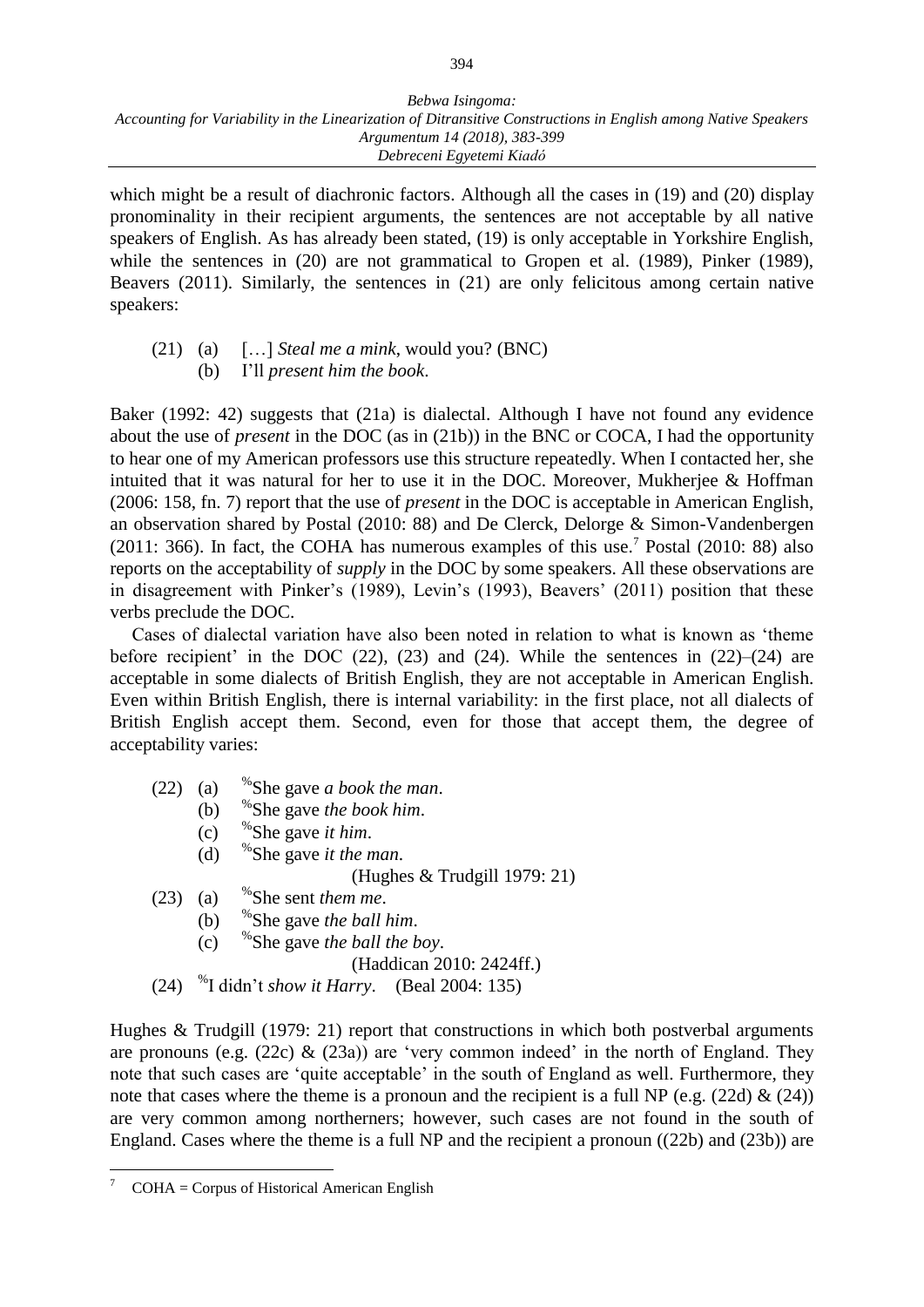sporadically heard in the north of England, while cases in which both postverbal arguments are full NPs ( $(22a)$  &  $(23c)$ ) are not very common but do occur among northerners (see also Gast 2007: 32ff., Siewierska & Hollmann 2007: 86ff., Haddican 2010: 2424ff., Gerwin 2013: 445-447). It is possible to link these occurrences to diachronic factors, since diachronically the order of the postverbal arguments was free as a result of case marking. Despite the disappearance of case in English, some speech communities seem to have preserved the free order, albeit with some constraints governing the free linear order.

# *4.2.2 Analogical leveling*

As we have seen, diachronic factors seem to account for the grammaticality of some verbs in the DOC. However, they may not fully account for instances where verbs such as *cost, deny, wish* are used in the PPC (25), i.e. verbs which have appeared to resist the PPC. Note that these verbs belong to the semantic class of 'verbs of future not having', except *wish*, which is a 'verb of future having' (together with *promise, allocate,* etc.). Remarkably, verbs such as *promise* and *allocate* allow the PPC. Thus, the occurrence of these verbs (*cost, deny, wish*) in the PPC should rather be seen as a result of innovations by speakers. Such innovations are instances of downright analogical leveling:

- (25) (a) I would like to *wish happiness to Hellen*. (BNC)
	- (b) […]giving Raya a medication for her illness." "You mean, they might *deny therapy to Raya*. I thought […] (COCA)
	- (c) He did so thinking it would *cost nothing to the government.* (Bresnan & Nikitina 2003: 11, 2009: 168)

Analogical leveling refers to the regularization or uniformization of patterns. It is a common operation in morphology, given that it has been used to account for various morphological changes. For example, Blevins and Blevins (2009: 6) point out that through analogical leveling the irregular past tense *clove* has been eliminated in some varieties of English so as to have *cleaved* analogously with *cleaned*. *Wrought* has also been changed to *worked*. Blevins & Blevins (2009: 6) maintain that analogical leveling is not only a morphological domain, but it is also a syntactic and semantic one.

Synchronically, the regular syntactic pattern involving ditransitive verbs is the one where there is alternation between the DOC and the PPC. Non-alternation is thus regarded as irregular. Goldberg (1995: 133) observes that speakers can extend the use of lexical items to new patterns. The general tendency is thus to have every ditransitive verb alternate. Significantly, Goldberg (1995: 132) observes that 'syntactic change should tend toward patterns that are more transparent to the speaker'. Grammatical analogy comes as a result of the creative or liberal mind of speakers (cf. Gropen et al. 1989: 245). Apparently, Gropen et al. (1989: 245) have in mind some aspect of analogy when they state that speakers may be 'creative enough or liberal enough to extend the dative to a new class'. While Gropen et al. (1989: 245) have made the above statement in a somewhat different context, the fact that they acknowledge that speaker creativity has a role to play in ditransitive constructions should be taken seriously.

It is this creativity (based on the existing dominant patterns) that seems to motivate speakers to produce sentences such as (25) in order to meet specific discourse requirements,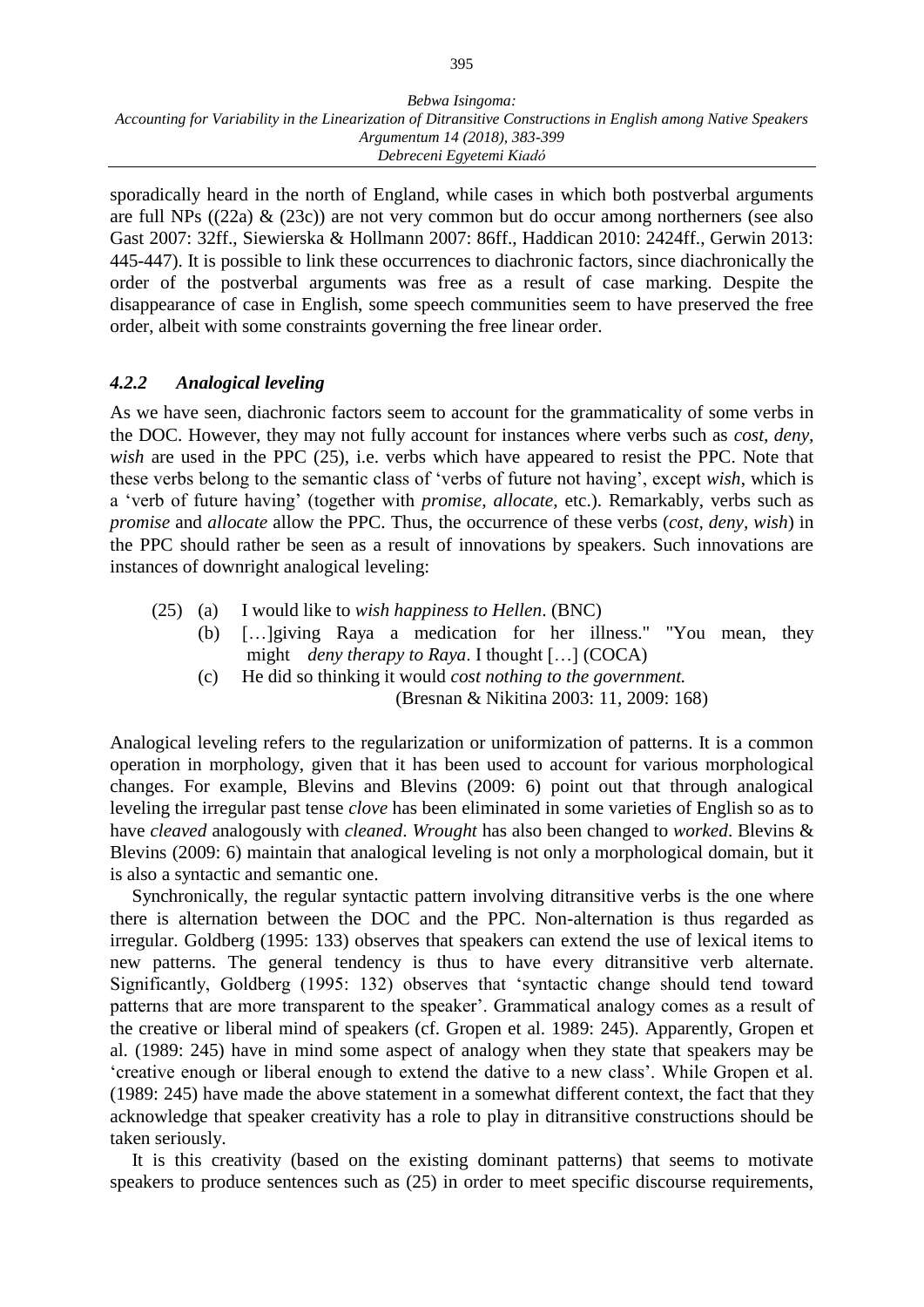such as end-focus. Such innovations may lead to entrenched patterns of usage that may spread through the society and then become a norm. It is this leveling that may be said to be responsible for the use of *wish* in the PPC, so that all verbs of 'future having' show the same pattern (given that most verbs in this sub-class accept the PPC, e.g. *promise, allocate*). It is again leveling that could be responsible for the present-day general acceptability of *deny* in the PPC, as evidenced by the fact that dictionaries such as the OALD, the LDOCE (2005) and the LDOCE (online) list the PPC pattern and even provide examples, contra, e.g. Emonds  $\&$ Whitney (2006: 82). One could also surmise that the fact that the latest edition of the LDOCE (i.e. the online version) has toned down its stance on the use of *provide* in the *to-*PPC by removing the prescription presented in its  $4<sup>th</sup>$  edition, i.e. the LDOCE 2005, could be an indication that it subscribes to the workings of analogical leveling, which seems to have overridden the preclusion on the occurrence of the verb in the *to-*PPC. Even if the LDOCE (online) does not explicitly allow the use of this verb in the *to-*PPC, the fact that it has now removed the prescription (present in its  $4<sup>th</sup>$  edition, i.e. the LDOCE 2005: 1320) is a clear change of mind. In fact, levelling can be said to supersede, or at least to work synergistically with, the diachronic factors discussed in 4.2.1, in that the use of verbs such as *whisper* and *open* in the DOC could also be due to analogization, so that there is alternation between the DOC and the widespread PPC linear order involving these verbs.

# **5 Conclusion**

While ditransitive constructions have been studied widely and many interesting proposals have been made in order to resolve important issues, there are still issues that have to be resolved. This study has attempted to address one of the issues. As we have seen, the variability in the linearization of ditransitive constructions is not all that anarchistic, since it is linguistically explicable. Although information packaging and factors such as animacy and pronominalization may neutralize the semantic constraints that govern the alternation between the DOC and PPC, these alone cannot explain why the very constructions where these predictors are at work, are not acceptable to some speakers or communities. Thus, there was a need to suggest additional linguistic factors that work in tandem with the other multifactorial predictors so as to provide a more comprehensive account of the issue under consideration. The multifactorial approach to ditransitive constructions should not be regarded as a situation that renders semantic conditioning for alternation untenable. Rather, it should strengthen the caveats that the lexicalist approach considers as auxiliary properties that govern ditransitive constructions. While this study has made successful attempts to provide such auxiliary properties, there is still a need to tease out how all the factors interact with each other in order to provide a thorough analysis of this intriguing linguistic phenomenon – a task I leave for future research.

All in all, the tendency in the use of ditransitive verbs in present-day English is to have alternation between the DOC and PPC for every verb, including verbs that have appeared to resist the PPC (e.g. *wish, deny, cost*), and since the general trend is to have alternation and not complete abandonment of a given linear order, the use of the DOC can still be observed (alongside the PPC) with regard to verbs that seem to prefer the PPC (e.g. *whisper*, *present*). Thus, these verbs are used in both the DOC and PPC, even though there are tendencies of (un)markedness for either of the linear orders for some verbs.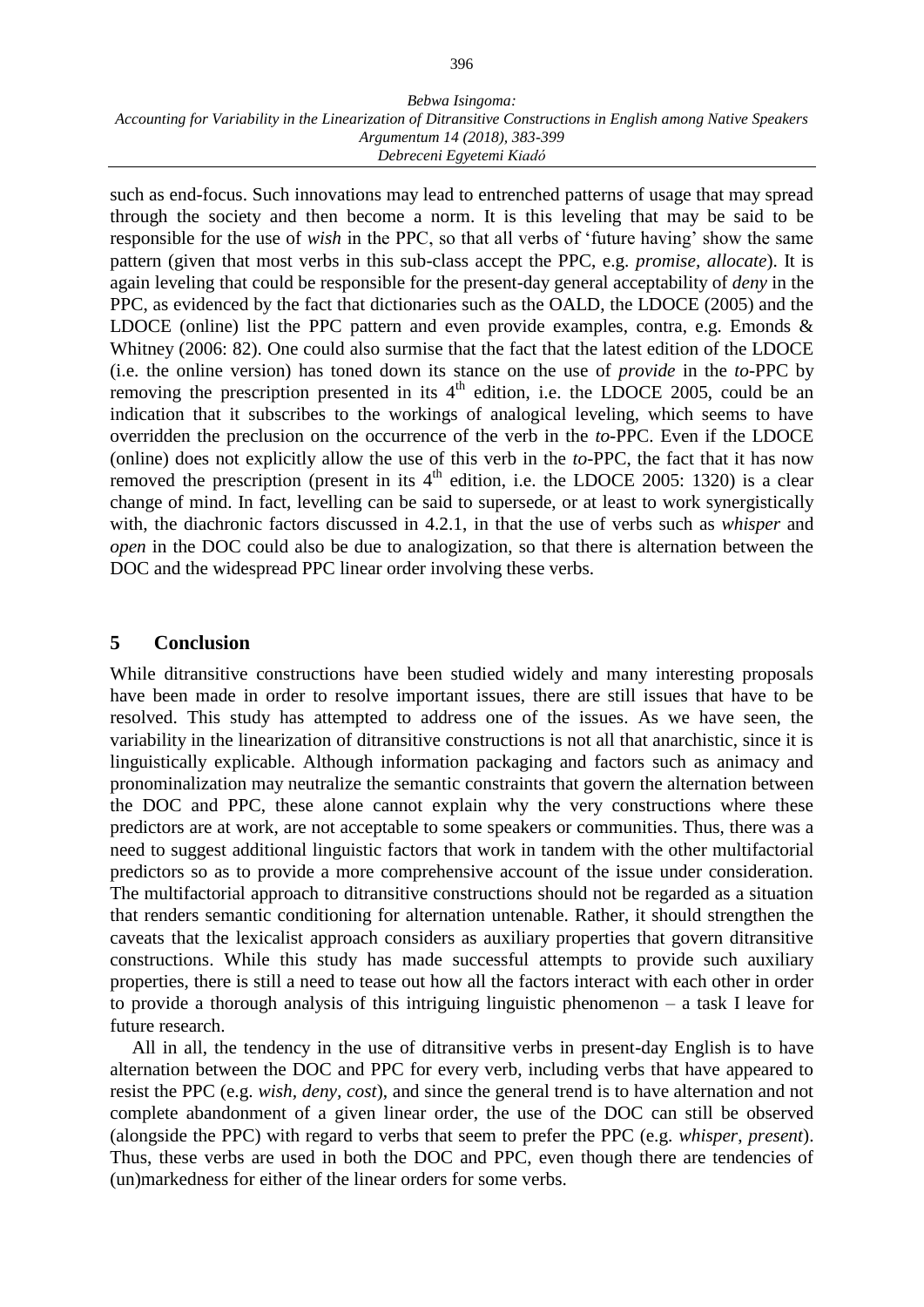### **References**

- Albright, Adam (2009): Modelling Analogy as Probabilistic Grammar. In: Blevins, J.P. & Blevins, J. (eds.): *Analogy in Grammar: Form and Acquisition.* Oxford: Oxford University Press, 185-213.
- Algeo, John (2005): *The Origin and Development of the English Language, Sixth Edition*. Boston, MA: Wadsworth.
- Baker, C. Mark (1992): Thematic Conditions on Syntactic Structure: Evidence from Locative Applicatives. In: Roca, M.I. (ed.): *Thematic Structure: Its role in Grammar*. Berlin: Foris, 23-46.
- Beal, Joan (2004): The Morphology and Syntax of English Dialects in the North of England. In: Kortmann, B., Burridge, K., Mesthrie, R., Schneider, W.E. & Upton, C. (eds.): *A Handbook of Varieties of English, Volume II*. Berlin: Mouton de Gruyter, 114-141.
- Beavers, John (2011): An Aspectual Analysis of Ditransitive Verbs of Caused Possession in English. *Journal of Semantics* 28, 1-54.
- Beavers, John & Koontz-Garboden, Andrew (2017): The Semantic Contribution of Idiosyncratic Roots in Ditransitive Verbs. In: Kaplan, A. et al. (eds.): *Proceedings of the 34th West Coast Conference on Formal Linguistics*. Somerville, MA: Cascadilla Proceedings Project, 70-80.
- *BibleGateway*: www.biblegateway.com (accessed 30 March 2015).
- Blevins, P. James & Blevins, Juliette (2009): Introduction: In: *Analogy in Grammar: Form and Acquisition.* Oxford: Oxford University Press, 1-12.
- Bresnan, Joan & Nikitina, Tatiana (2003): *On the Gradience of the Dative Alternation* (ms.). Stanford University.
- Bresnan, Joan. & Nikitina, Tatiana (2009): The Gradience of the Dative Alternation. In: Uyechi, L. & Wee, L.H. (eds.): *Reality Explanation and Discovery: Pattern Interaction in Language and Life*. Stanford: CSLI, 161-184.
- Bresnan, Joan & Ford, Marilyn (2010): Predicting Syntax: Processing Dative Constructions in American and Australian Varieties of English. *Language*, 86.1, 186-213.
- *British National Corpus* (BNC): http://corpus.byu.edu/bnc/ (accessed 8 May 2017).
- Colleman, Timothy & De Clerck, Bernard (2011): Constructional Semantics on the Move. A Diachronic View on the Polysemy of the English Double Object Construction. *Cognitive Linguistics* 22.1, 183-209.
- Davies, Mark (2008): *Corpus of Contemporary American English* (COCA): http://corpus.byu.edu/coca/ (accessed 8 May 2017).
- De Clerck, Bernard, Delorge, Martine & Simon-Vandenbergen, Anne-Marie (2011): Semantic and Pragmatic Motivations for Constructional Preferences: A Corpus-Based Study of *provide, supply,* and *present*. *Journal of English Linguistics* 39.4, 359-391*.*
- Emonds, Joseph & Whitney, Rosemarie (2006): Double Object Constructions. In: Everaert, M. & van Riemsdijk, H. (eds.): *The Blackwell Companion to Syntax: Volume II*. Victoria: Blackwell, 71-144.
- Fellbaum, D. Christiane (2005): Examining the Constraints on the Benefactive Alternation by Using the World Wide Web as a Corpus. In: Reis, M. & Kesper, S. (eds.): *Linguistic Evidence: Empirical, Theoretical, and Computational Perspectives*. Berlin: Mouton de Gruyter, 209-240.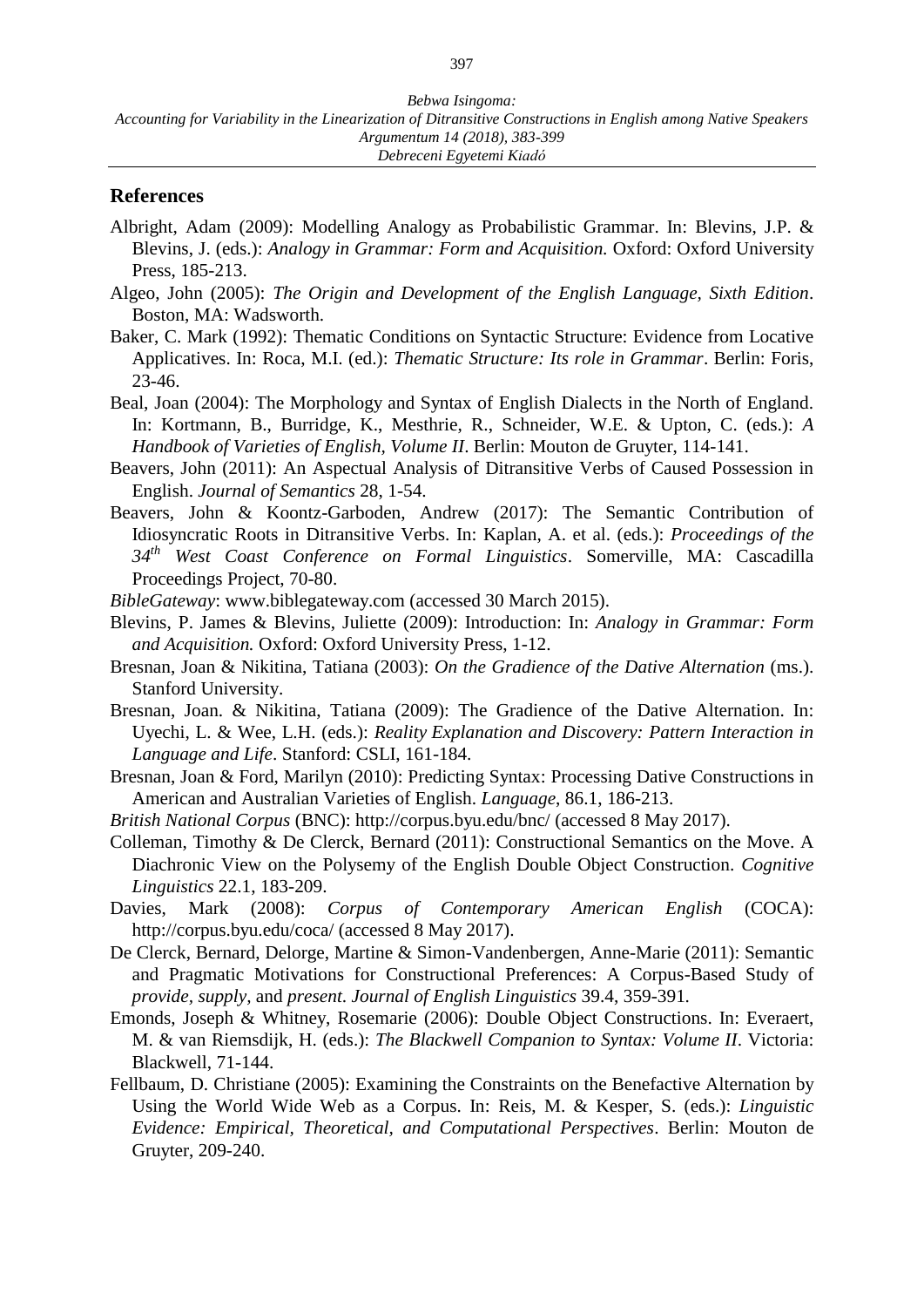- Gast, Volker (2007): *I gave it him* On the Motivation of the 'Alternative Double Object Construction' in Varieties of British English. *Functions of Language* 14.1, 31-56.
- Gerwin, Johanna (2013): *Give it me!* Pronominal Ditransitives in English Dialects. *English Language and Linguistics* 17.3, 445-463.
- Goldberg, Adele (1995): *Constructions: A Construction Approach to Argument Structure*. Chicago: Chicago University Press.
- Green, M. Georgia (1974): *Semantics and Syntactic Regularity.* London: Indiana University Press.
- Gropen, Jess, Pinker, Steven, Hollander, Michelle, Goldberg, Richard & Wilson, Ronald (1989): The Learnability and Acquisition of the Dative Alternation in English. *Language*  65.2, 203-257.
- Haddican, William (2010): Theme-Goal Ditransitives and Theme Passivization in British English Dialects. *Lingua* 120, 2424-2443.
- Harley, Heidi (2002): Possession and the Double Object Construction. In: Pica, Pierre (ed.): *Linguistic Variation Yearbook* 2, 26-68.
- Henry, Alison (2002): Variation and Syntactic Theory. In: Chambers, J.K, Trudgill, P. & Schilling-Estes, N. (eds.): *The Handbook of Language Variation and Change*. Oxford: Blackwell, 267-282.
- Huddleston, Rodney (2002): The Clause: Complements. In: Huddleston, R. & Pullum, K.G. (eds.): *The Cambridge Grammar of the English Language.* Cambridge: Cambridge University Press, 213-321.
- Hughes, Arthur & Trudgill, Peter (1979): *English Accents and Dialects: An Introduction to Social and Regional Varieties of British English.* London: Edward Arnold.
- Levin, Beth (1993): *English Verb Classes and Alternations: A Preliminary Investigation*. Chicago: Chicago University Press.
- Levin, Beth (2015): Semantics and Pragmatics of Argument Alternations. *Annual Review of Linguistics* 2015.1, 63-83.
- *Longman Dictionary of Contemporary English* (LDOCE), 4th Edition (2005): Essex: Pearson Longman.
- *Longman Dictionary of Contemporary English* (LDOCE): www.ldoceonline.com/ (accessed 10 May 2017).
- Lüpke, Friederike (2005): *A Grammar of Jalonke Argument Structure*. PhD Dissertation. Radboud Universiteit Nijmegen.
- Kittilä, Seppo (2010): Beneficiary Coding in Finnish. In: Kittilä, S. & Zúñiga, F. (eds.): *Benefactives and Malefactives: Typological Perspectives and Case Studies*. Amsterdam: John Benjamins, 245-270.
- Krifka, Manfred (2004): Semantic and Pragmatic Conditions for the Dative Alternation. *Korean Journal of English Language & Linguistics* 4, 1-32.
- McFadden, Thomas (2002): The Rise of *to-*Dative in Middle English. In: Lightfoot, D. (ed.): *Syntactic Effects on Morphological Change*. Oxford: Oxford University Press, 107-123.
- Mukherjee, Joybrato & Hoffmann, Sebastian (2006): Describing Verb-Complementational Profiles of New Englishes: A Pilot Study of Indian English. *English World-Wide* 27.2, 147- 173.
- Oehrle, Richard Thomas (1976): *The Grammatical Status of the English Dative Alternation*. PhD Dissertation. MIT.